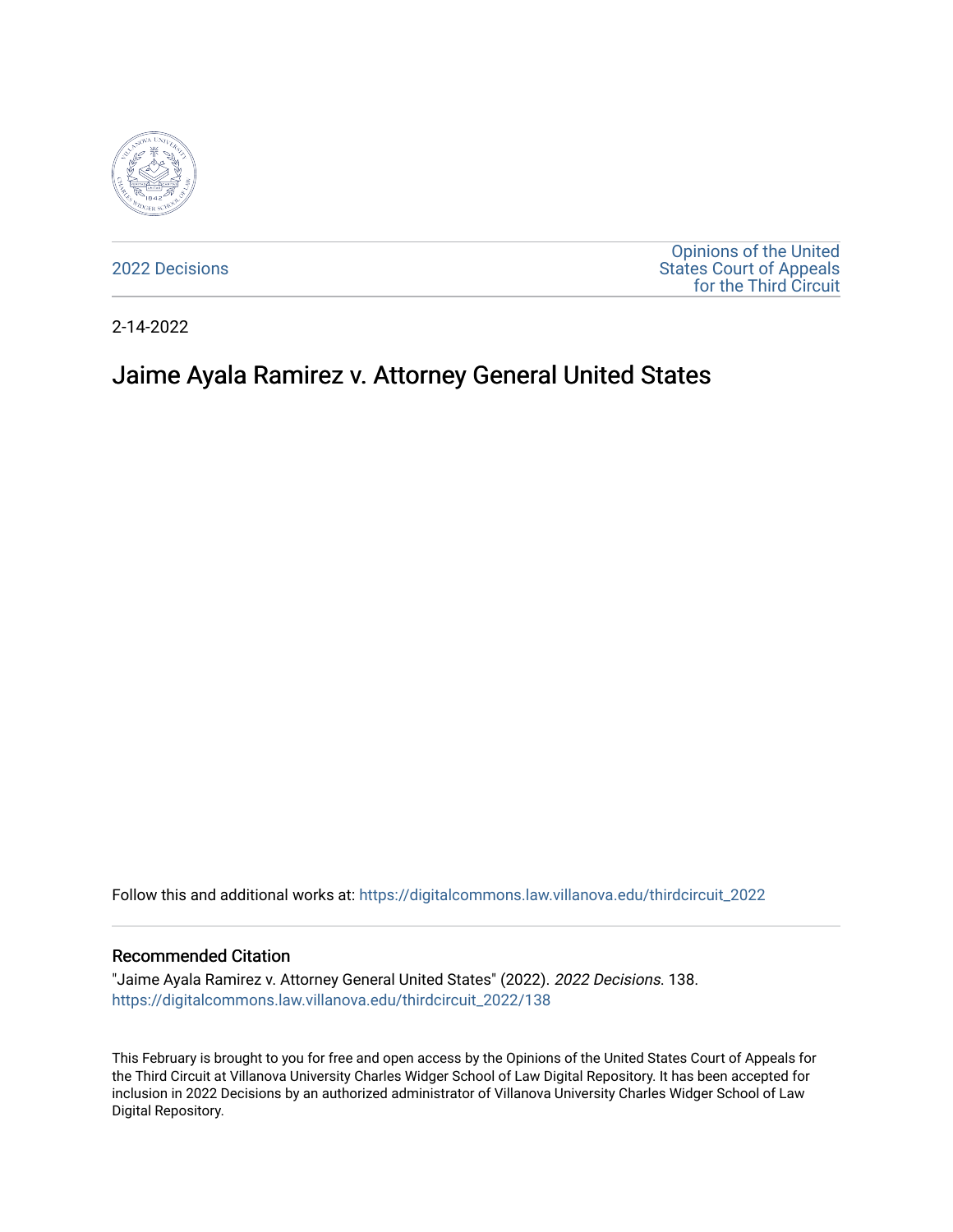### NOT PRECEDENTIAL

## UNITED STATES COURT OF APPEALS FOR THE THIRD CIRCUIT

No. 21-1623  $\frac{1}{2}$  ,  $\frac{1}{2}$  ,  $\frac{1}{2}$  ,  $\frac{1}{2}$  ,  $\frac{1}{2}$  ,  $\frac{1}{2}$  ,  $\frac{1}{2}$  ,  $\frac{1}{2}$  ,  $\frac{1}{2}$  ,  $\frac{1}{2}$  ,  $\frac{1}{2}$  ,  $\frac{1}{2}$  ,  $\frac{1}{2}$  ,  $\frac{1}{2}$  ,  $\frac{1}{2}$  ,  $\frac{1}{2}$  ,  $\frac{1}{2}$  ,  $\frac{1}{2}$  ,  $\frac{1$ 

JAIME HERIBERTO AYALA RAMIREZ, Petitioner,

v.

ATTORNEY GENERAL UNITED STATES OF AMERICA

On Petition for Review of a Final Order of Removal By the Board of Immigration Appeals Case No. A094-829-422

Submitted January 28, 2022

Before: HARDIMAN, SHWARTZ, and SMITH, *Circuit Judges*

(Filed: February 14, 2022)

OPINION\*

<sup>\*</sup> This disposition is not an opinion of the full Court and pursuant to I.O.P. 5.7 does not constitute binding precedent.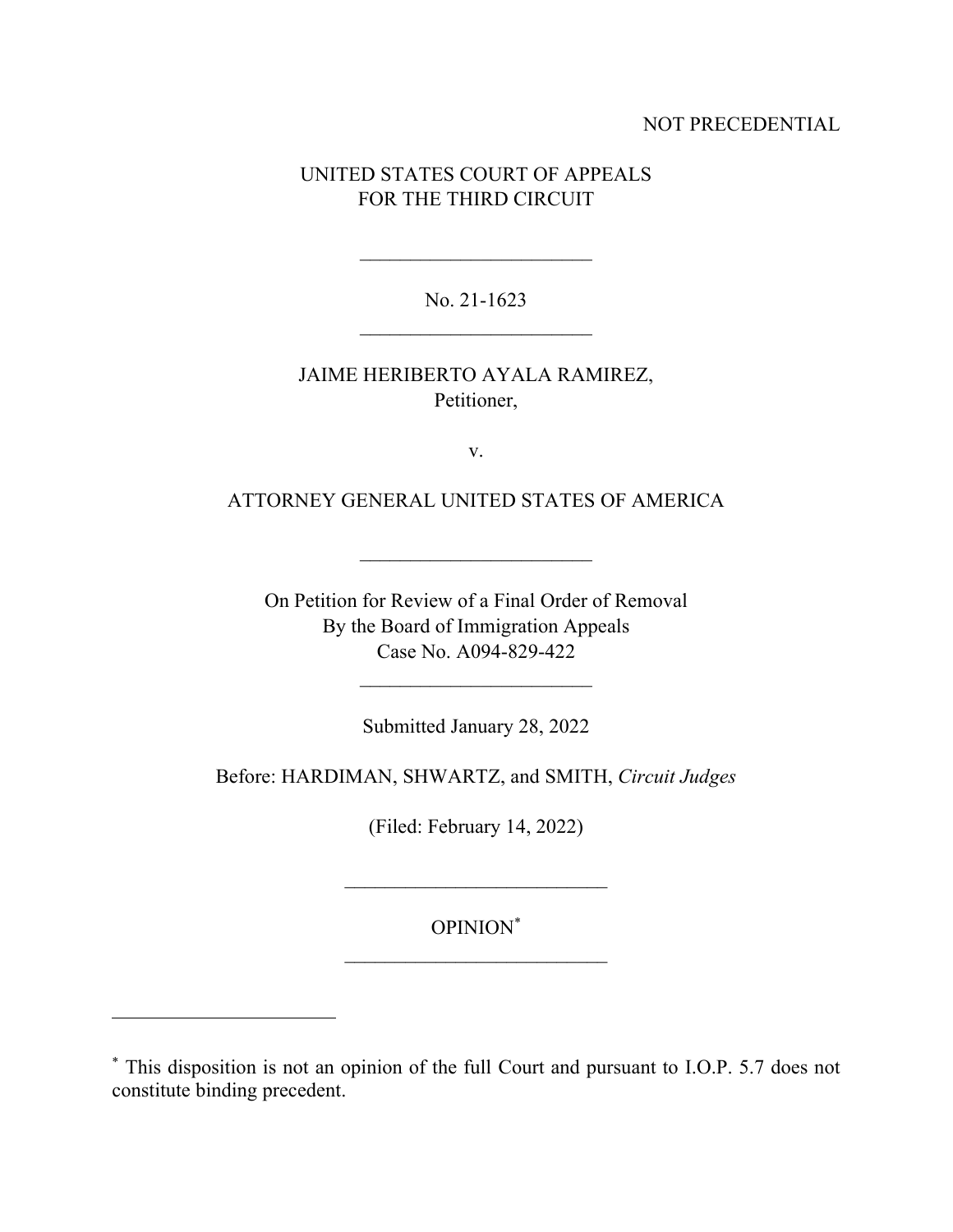SMITH, *Circuit Judge*.

Jaime Heriberto Ayala Ramirez petitions this Court for review of the Board of Immigration Appeals' ("BIA's") order dismissing his appeal from the Immigration Judge's ("IJ's") denial of his application for asylum, withholding of removal, and Convention Against Torture ("CAT") relief. Ayala Ramirez asserts that the IJ and BIA erred by failing to apply a presumption of future persecution and "disregarding the plain evidence of 'acquiescence' to torture." Petitioner's Br. at 27. Ayala Ramirez also argues that his dueprocess rights were violated by the IJ and BIA. We will deny Ayala Ramirez's petition for review.<sup>1</sup>

### I.

Ayala Ramirez witnessed an El Salvadoran gang murder his uncle in 2001. Shortly thereafter, members of that gang began to threaten Ayala Ramirez with severe bodily harm if he were to tell anybody what he witnessed. Fearing the gang, Ayala Ramirez moved to another town where he started saving money to travel to the United States. He was never

 $1$  This Court has jurisdiction to review final orders of removal from the BIA. 8 U.S.C. § 1252(a). The BIA's legal conclusions are reviewed *de novo*, but factual determinations are treated as "conclusive unless any reasonable adjudicator would be compelled to conclude to the contrary." *Id.* § 1252(b)(4)(B); *Smriko v. Ashcroft*, 387 F.3d 279, 282 (3d Cir. 2004). When the BIA substantially relies on an IJ decision, this Court may also review the IJ decision. *Camara v. Att'y Gen.*, 580 F.3d 196, 201 (3d Cir. 2009). Here, the BIA wholly adopted the IJ decision. This Court will thus look to both the BIA opinion and the IJ decision where appropriate.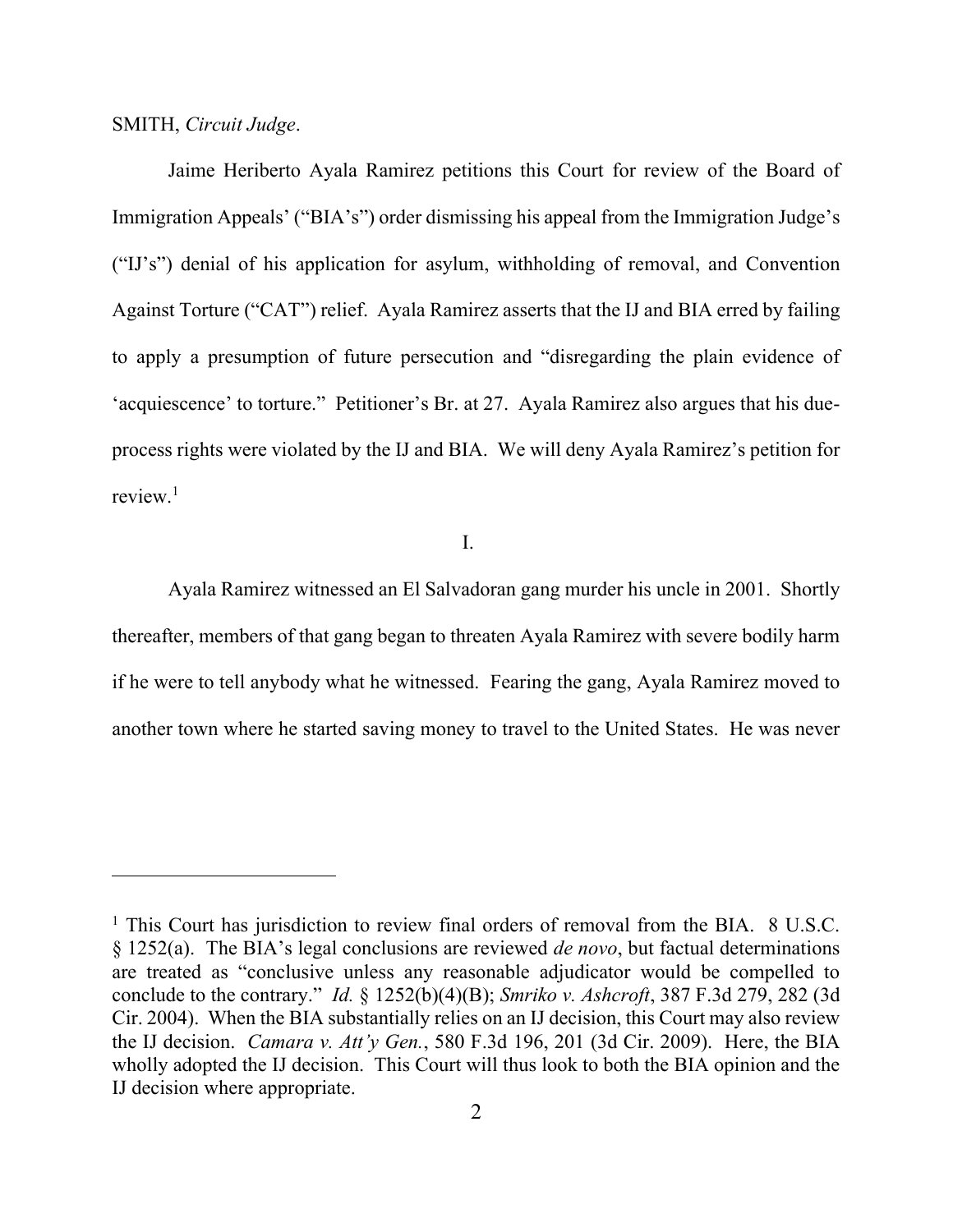harmed in El Salvador, but other members of his family were. In 2002, Ayala Ramirez entered the United States.

The Department of Homeland Security initiated removal proceedings in 2019. In 2020, Ayala Ramirez filed applications for asylum, withholding of removal, and CAT protection. The IJ denied all relief. Specifically, the IJ determined that: Ayala Ramirez's asylum claim was time-barred; Ayala Ramirez failed to establish that he has suffered or will suffer persecution on account of any protected ground; the threats against Ayala Ramirez, "even when taken cumulatively, would [not] rise to the level of torture"; and even if those threats did amount to torture, the El Salvadoran government would not have consented to or acquiesced in said torture. Ayala Ramirez timely appealed to the BIA, which adopted the IJ's decision and dismissed his appeal in 2021.

This petition for review followed.

### II.

Ayala Ramirez first argues that he should be granted withholding of removal because it is more likely than not that he will be persecuted on account of a protected ground. Subject to exceptions not relevant here, the Attorney General is statutorily prohibited from removing an alien to a country where his "life or freedom would be threatened in that country because of [his] race, religion, nationality, membership in a particular social group, or political opinion." 8 U.S.C. § 1231(b)(3)(A). Ayala Ramirez bears the burden of showing that it is more likely than not that he has been or would be persecuted upon removal and that "one central reason" for that persecution is covered by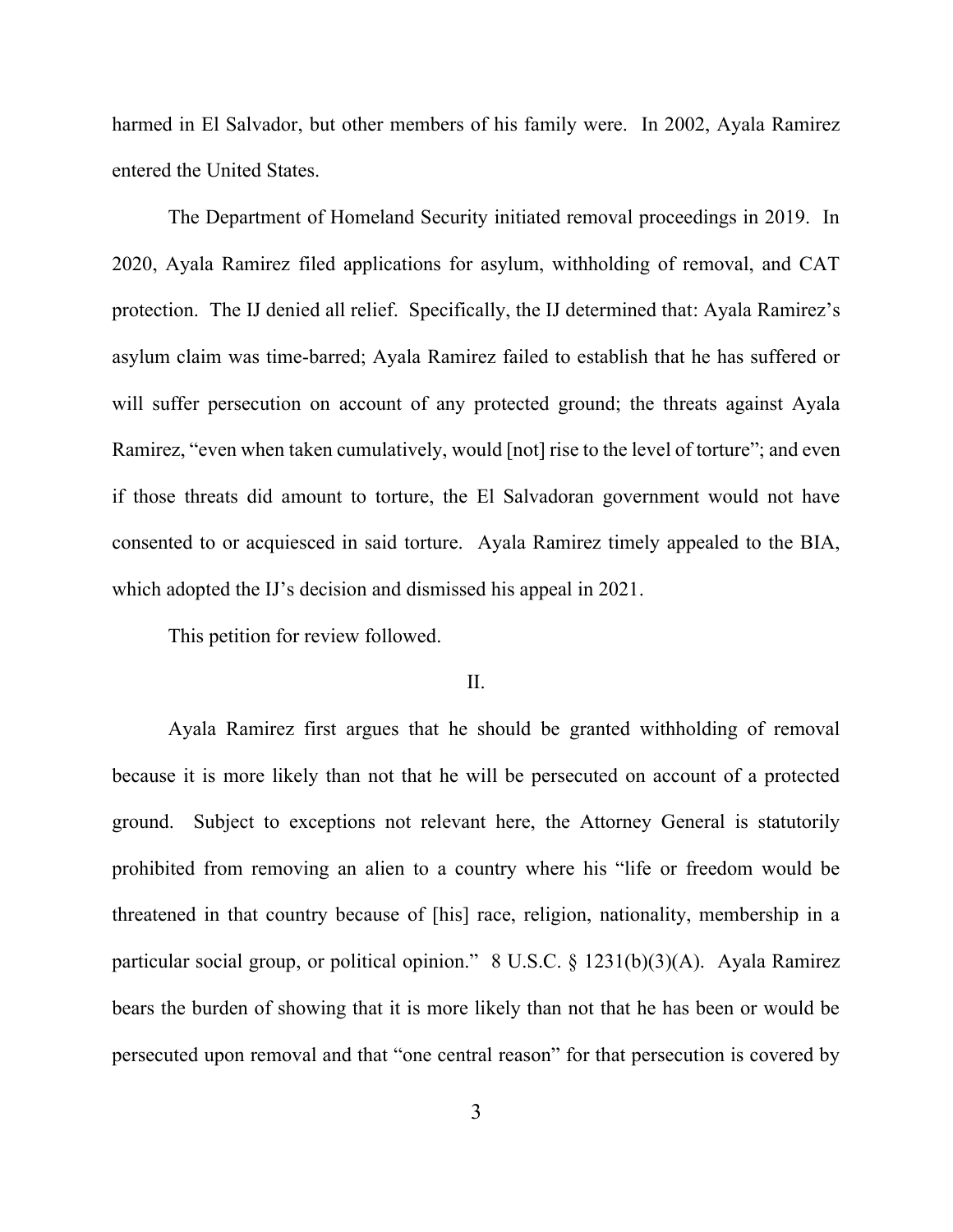the protected grounds. *Thayalan v. Att'y Gen.*, 997 F.3d 132, 138 (3d Cir. 2021). If Ayala Ramirez can establish that it is more likely than not that he was persecuted on account of a protected ground in the past, then he is entitled to a "rebuttable presumption that he would more likely than not be persecuted if removed." *Id.* (citing *Kaita v. Att'y Gen.*, 522 F.3d 288, 296 (3d Cir. 2008)).

Ayala Ramirez claimed protection on grounds of his anti-gang political opinion and his membership in the following social groups: El Salvadoran males; El Salvadorans who witness gang murders; people with family members who actively oppose the gang; El Salvadorans who the gang assumes have "snitched"; and El Salvadorans detained in the United States and recognized by deported gang members. The IJ found that, though the threats Ayala Ramirez received rose to the level of harm necessary to support past persecution, each of the claimed categories was either not a protected ground or not a central motivator for the threatening parties, or both.

Before this Court, Ayala Ramirez asserts that he was entitled to a presumption of future persecution despite an explicit rejection of his claim that he has suffered past persecution on account of a protected ground. Ayala Ramirez seemingly attempts to argue that the IJ erred by finding a lack of past persecution, but to that end states only that "family" can be a protected ground. In doing so, Ayala Ramirez ignores the IJ's factual finding that he "failed to demonstrate the gang members threatened him on account of . . . any family member's opposition to the gang." B.I.A. Op. at 3; I.J. Dec. at 9–10. Without establishing past persecution on account of a protected ground, Ayala Ramirez is not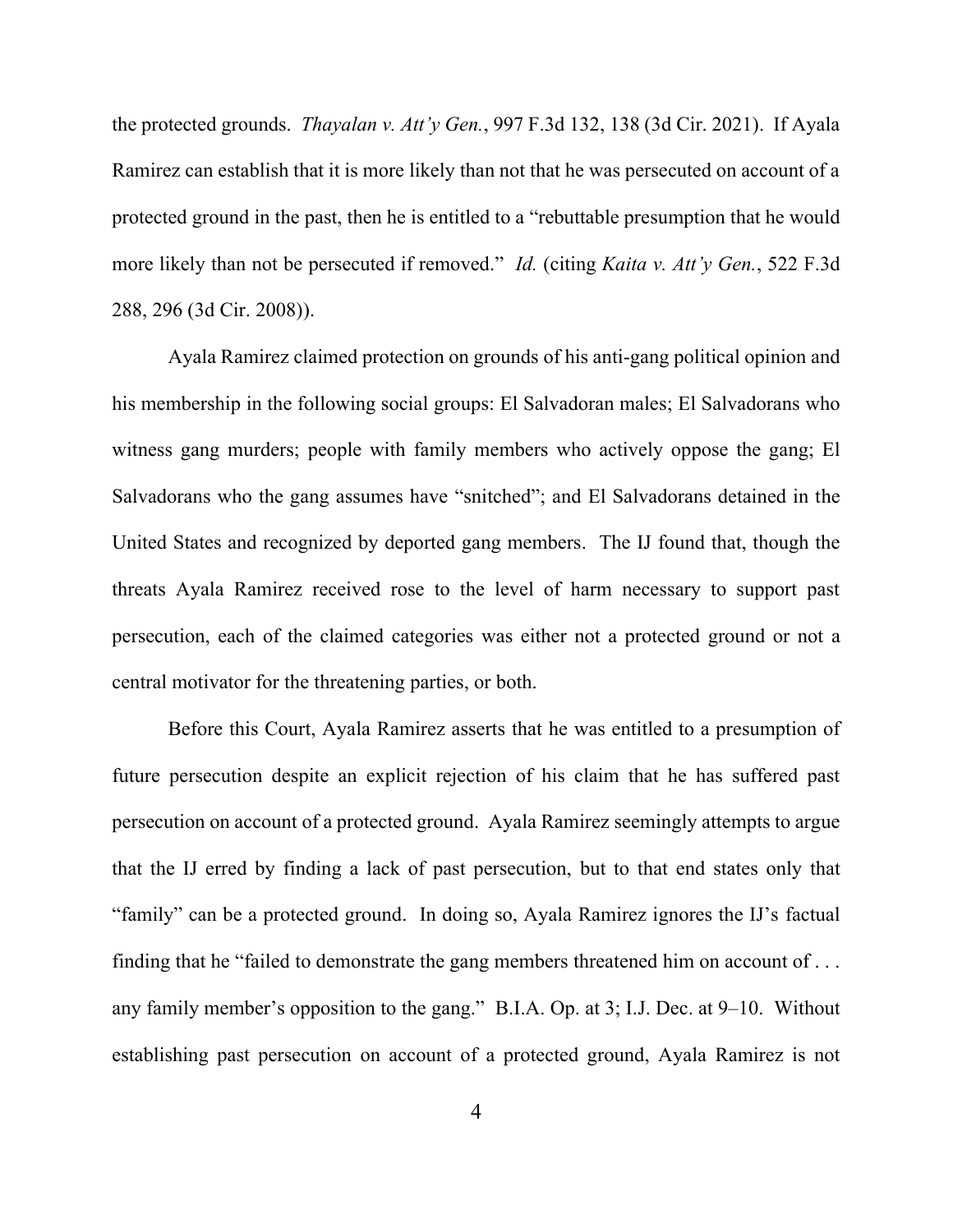entitled to a presumption of future persecution. *Thayalan*, 997 F.3d at 138. Ayala Ramirez's first argument thus fails.

#### III.

Ayala Ramirez next argues that being removed to El Salvador would result in his torture and that he should thus be granted withholding of removal under the CAT. To receive CAT protection, Ayala Ramirez has to show both what is likely to happen to him if removed and that such treatment meets the legal definition of torture. *Kaplun v. Att'y Gen.*, 602 F.3d 260, 271 (3d Cir. 2010). Torturous acts are those that cause "severe pain or suffering, whether physical or mental," and are "intentionally inflicted on a person" for certain illicit purposes "by, or at the instigation of, or with the consent or acquiescence of, a public official acting in an official capacity or other person acting in an official capacity." 8 C.F.R. 1208.18(a)(1); *see also Myrie v. Att'y Gen.*, 855 F.3d 509, 515 (3d Cir. 2017).

Ayala Ramirez, assuming he has established that he is likely to be killed if removed to El Salvador, argues here that the IJ erred by failing to find El Salvadoran acquiescence. But the IJ, as a matter of fact, was "not convinced" that any gang members or anyone else would target Ayala Ramirez. I.J. Dec. at 12.Further, the IJ noted that the threats, "even when taken cumulatively," would not rise to the level of torture. *Id.* There is substantial evidence for this conclusion. So regardless of whether Ayala Ramirez's arguments regarding acquiescence are meritorious, the test has not been met. Accordingly, Ayala Ramirez's CAT argument fails.